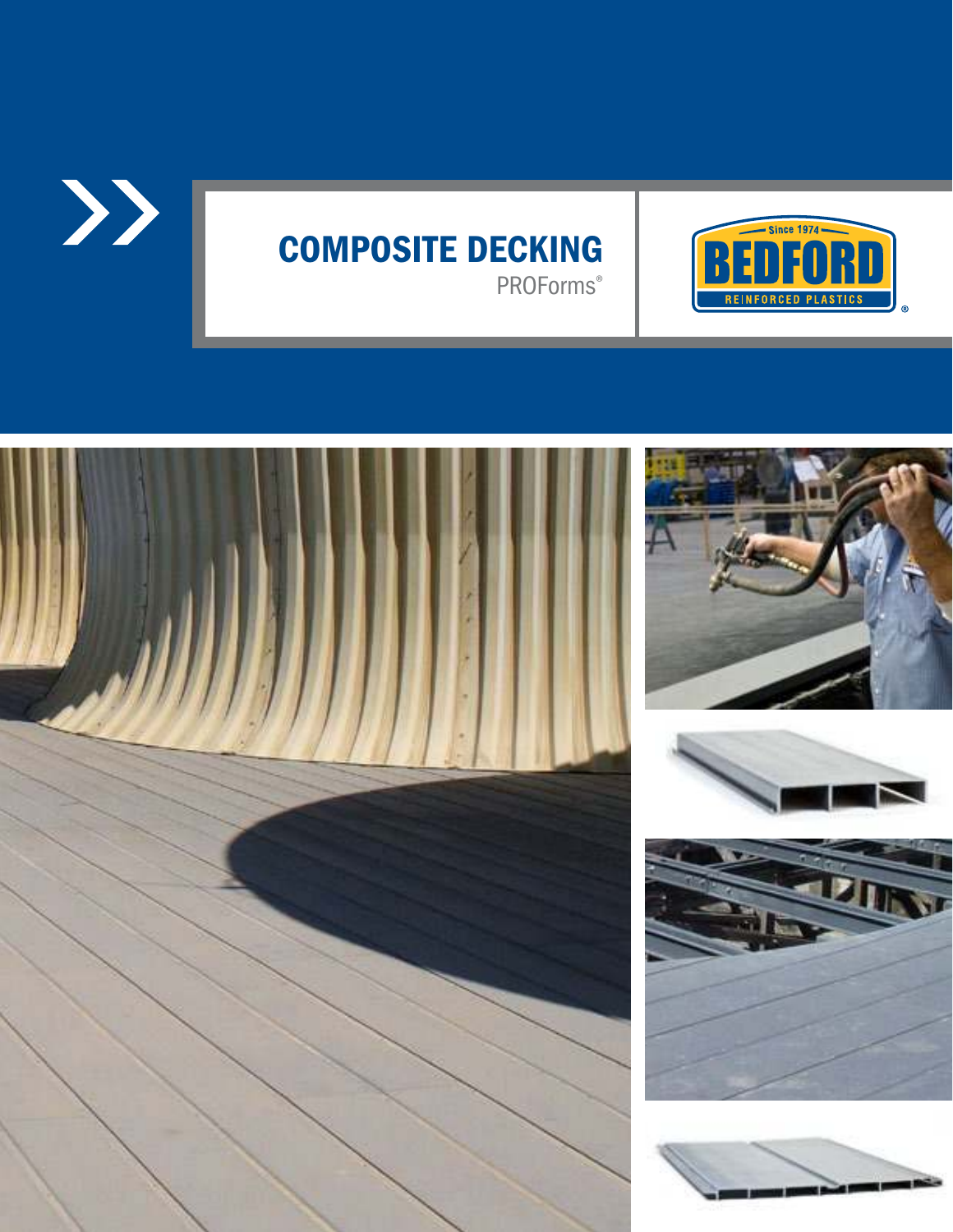### APPLICATIONS

- Boat docks
- **Bridge decks and walkways**
- $\blacksquare$  Filter media supports
- Hatch covers
- **Paneling and roofing**
- **Pools and recreation areas**
- **Replacement for covered** closed grating
- Tank covers for odor control

### **BENEFITS**

- **Strong yet lightweight**
- Won't rot, rust, warp or bow
- **Easy, flexible installation**
- **Eliminates tripping hazards**
- Versatile and cost-effective
- **Low-maintenance**
- **Non-conductive**

### **OPTIONS**

- Vented surface
- **Anti-skid surface (when** installed as a walking surface)







The lap joint design of our 24" decking allows flexible installation in situations where structural inaccuracies exist.



Our FRP decking is manufactured with the pultrusion process using polymer resins and fiberglass reinforcements.

# ELIMINATE CORROSION, ROT AND MORE WITH FRP DECKING

Need a long-term solution for walkways, deck systems, roofing or tank covers? Bedford's fiberglass-reinforced polymer (FRP) deckboard is strong, corrosion-resistant and easy to install with standard tools. It's also available with a non-slip coating for added safety. In short, FRP deckboard is the ideal alternative to replace wood or other less versatile surfaces such as steel and aluminum in cooling towers, recreation docks and walkways — anywhere the life span of the decking really counts.

Whether you need FRP decking or a complete FRP system with handrails, stairs and platforms, Bedford has the solution to match. In addition to our products, we offer in-house design, engineering and fabrication capabilities to meet your project needs.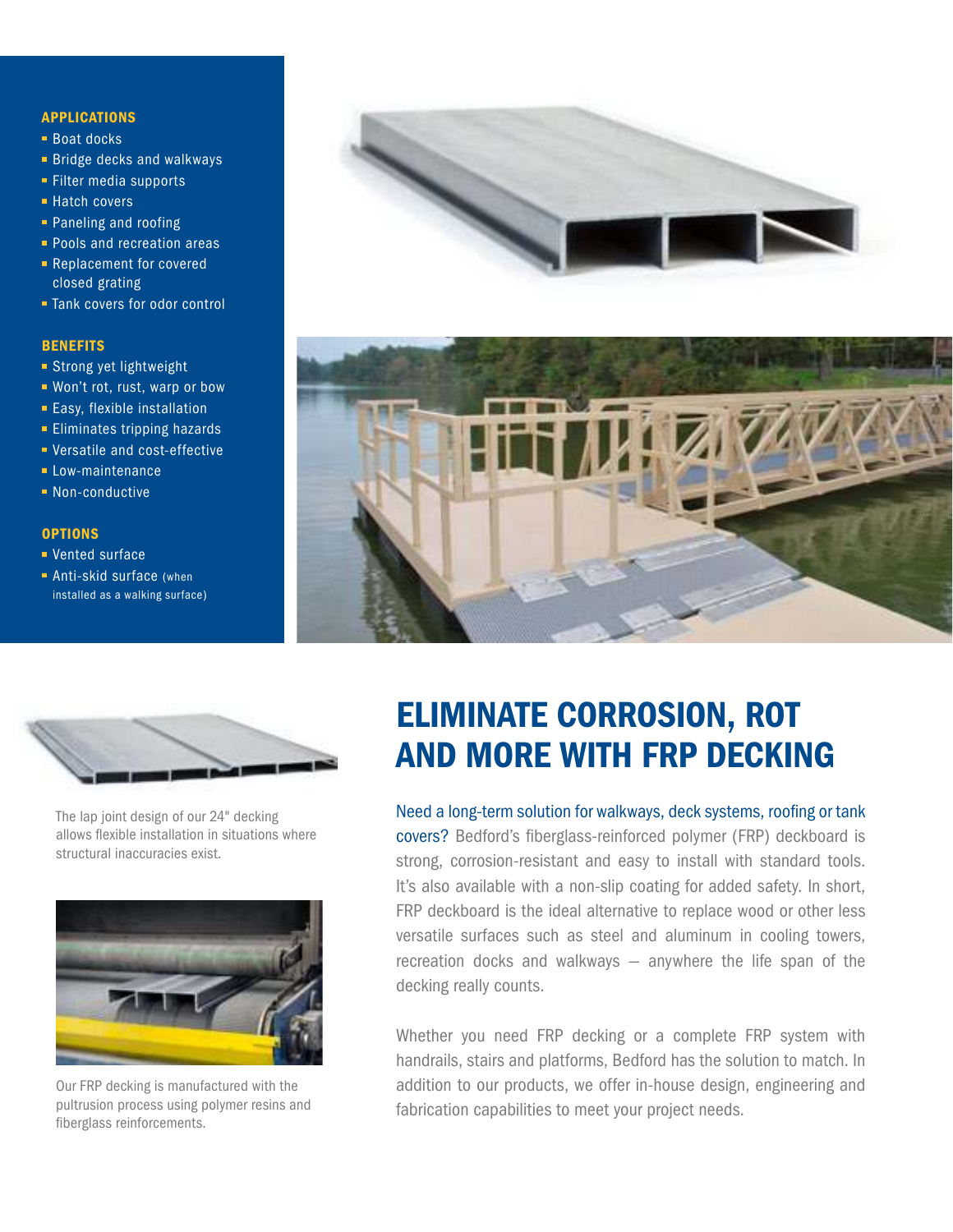### PROForms® Deckboard Load and Deflection Data





### 24" x 1.125" **Deckboard**

| Span     | <b>CONCENTRATED LOAD in lbs/width of the panel</b> |       |       |       |       |       |       |       |  |  |  |  |  |
|----------|----------------------------------------------------|-------|-------|-------|-------|-------|-------|-------|--|--|--|--|--|
| (inches) | 20                                                 | 40    | 60    | 80    | 100   | 150   | 200   | 300   |  |  |  |  |  |
| 24       | 0.006                                              | 0.012 | 0.017 | 0.023 | 0.029 | 0.044 | 0.058 | 0.087 |  |  |  |  |  |
| 30       | 0.009                                              | 0.018 | 0.026 | 0.035 | 0.044 | 0.066 | 0.088 | 0.132 |  |  |  |  |  |
| 36       | 0.015                                              | 0.029 | 0.044 | 0.059 | 0.074 | 0.110 | 0.147 | 0.221 |  |  |  |  |  |
| 42       | 0.023                                              | 0.047 | 0.070 | 0.094 | 0.117 | 0.175 | 0.234 | 0.351 |  |  |  |  |  |
| 48       | 0.035                                              | 0.070 | 0.105 | 0.140 | 0.175 | 0.262 | 0.349 |       |  |  |  |  |  |

| Span     |       |       | <b>UNIFORM LOAD in Lb/ft<sup>2</sup></b> |       |       |       |       |       |
|----------|-------|-------|------------------------------------------|-------|-------|-------|-------|-------|
| (inches) | 20    | 40    | 60                                       | 80    | 100   | 150   | 200   | 300   |
| 24       | 0.015 | 0.029 | 0.044                                    | 0.058 | 0.073 | 0.109 | 0.145 | 0.218 |
| 30       | 0.028 | 0.055 | 0.083                                    | 0.110 | 0.138 | 0.207 | 0.276 |       |
| 36       | 0.055 | 0.110 | 0.166                                    | 0.221 | 0.276 |       |       |       |
| 42       | 0.102 | 0.205 | 0.307                                    |       |       |       |       |       |
| 48       | 0.175 | 0.349 |                                          |       |       |       |       |       |

| Wt. lb/ft | $/$ S Area, in <sup>2</sup> | . ш  | $\cdot$ in $\cdot$ |  |  |
|-----------|-----------------------------|------|--------------------|--|--|
| 4.10      | いしょ                         | U.44 | U.JZ               |  |  |



| Span     |       | <b>CONCENTRATED LOAD in lbs/width of the panel</b> |       |       |       |       |       |       |  | Span     | UNIFORM LOAD in Lb/ft <sup>2</sup> |       |       |       |       |       |       |       |
|----------|-------|----------------------------------------------------|-------|-------|-------|-------|-------|-------|--|----------|------------------------------------|-------|-------|-------|-------|-------|-------|-------|
| (inches) | 20    | 40                                                 | 60    | 80    | 100   | 150   | 200   | 300   |  | (inches) | 20                                 |       |       | 80    | 100   | 150   | 200   | 300   |
| 24       | 0.002 | 0.004                                              | 0.006 | 0.008 | 0.010 | 0.014 | 0.019 | 0.029 |  | 24       | 0.005                              | 0.010 | 0.014 | 0.019 | 0.024 | 0.036 | 0.048 | 0.072 |
| 30       | 0.003 | 0.007                                              | 0.010 | 0.014 | 0.017 | 0.026 | 0.034 | 0.051 |  | 30       | 0.011                              | 0.021 | 0.032 | 0.043 | 0.053 | 0.080 | 0.107 | 0.160 |
| 36       | 0.005 | 0.011                                              | 0.016 | 0.021 | 0.027 | 0.040 | 0.053 | 0.080 |  | 36       | 0.020                              | 0.040 | 0.060 | 0.080 | 0.100 | 0.150 | 0.200 | 0.299 |
| 42       | 0.008 | 0.016                                              | 0.025 | 0.033 | 0.041 | 0.062 | 0.082 | 0.123 |  | 42       | 0.036                              | 0.072 | 0.108 | 0.144 | 0.180 | 0.269 | 0.359 |       |
| 48       | 0.012 | 0.024                                              | 0.036 | 0.048 | 0.060 | 0.089 | 0.119 | 0.179 |  | 48       | 0.060                              | 0.119 | 0.179 | 0.238 | 0.298 |       |       |       |

| Wt. lb/ft               | $C/S$ Area, in <sup>2</sup> | <b>The Contract of Contract</b><br>ı, ın | $\mathbf{S}$ , in <sup>3</sup> |  |  |
|-------------------------|-----------------------------|------------------------------------------|--------------------------------|--|--|
| - -<br>$J \cdot I \neq$ | U.JI                        | L.UJ                                     | 0.89                           |  |  |